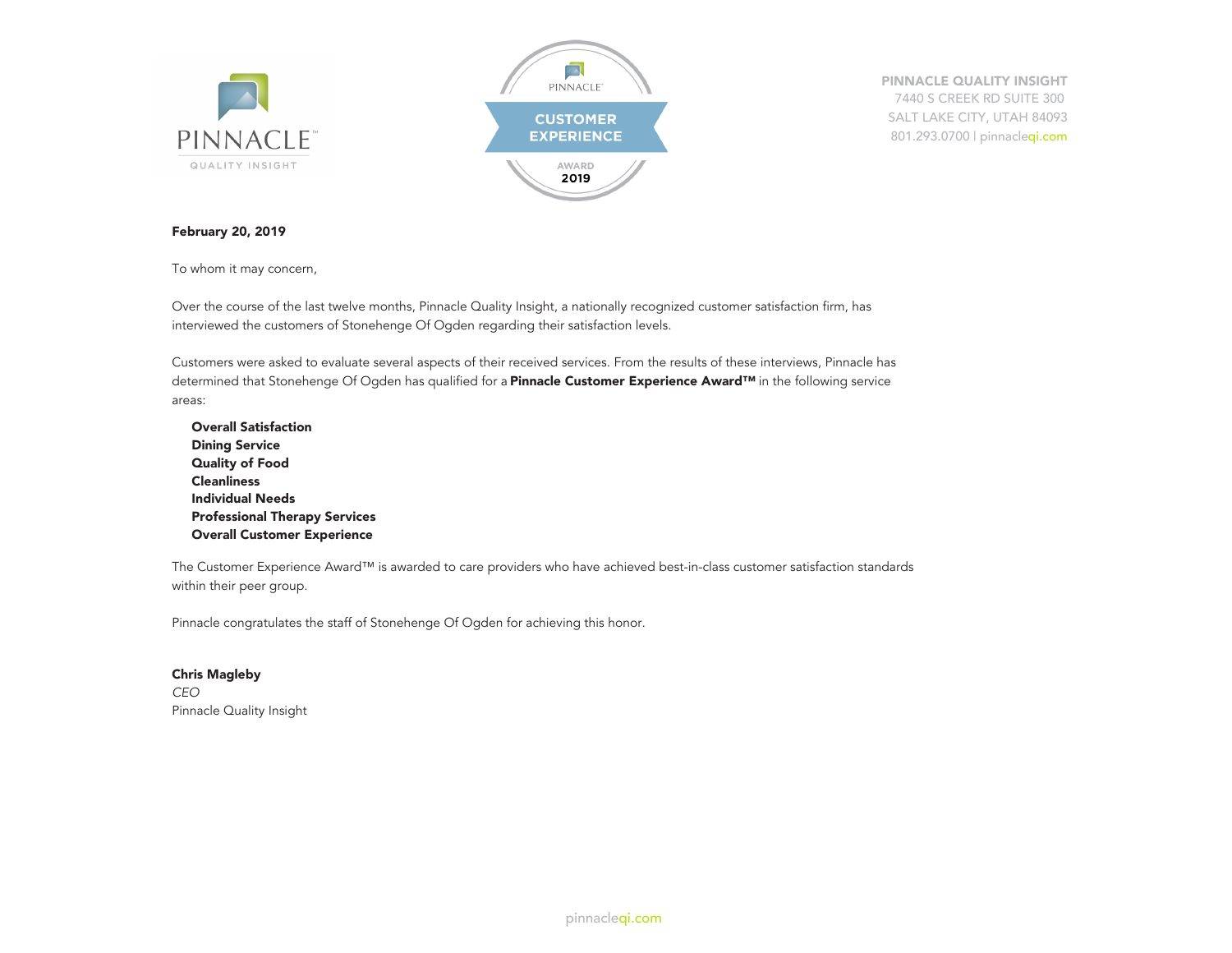





Pinnacle Quality Insight recognizes

# STONEHENGE OF OGDEN

for achieving best-in-class customer satisfaction standards in

# OVERALL SATISFACTION

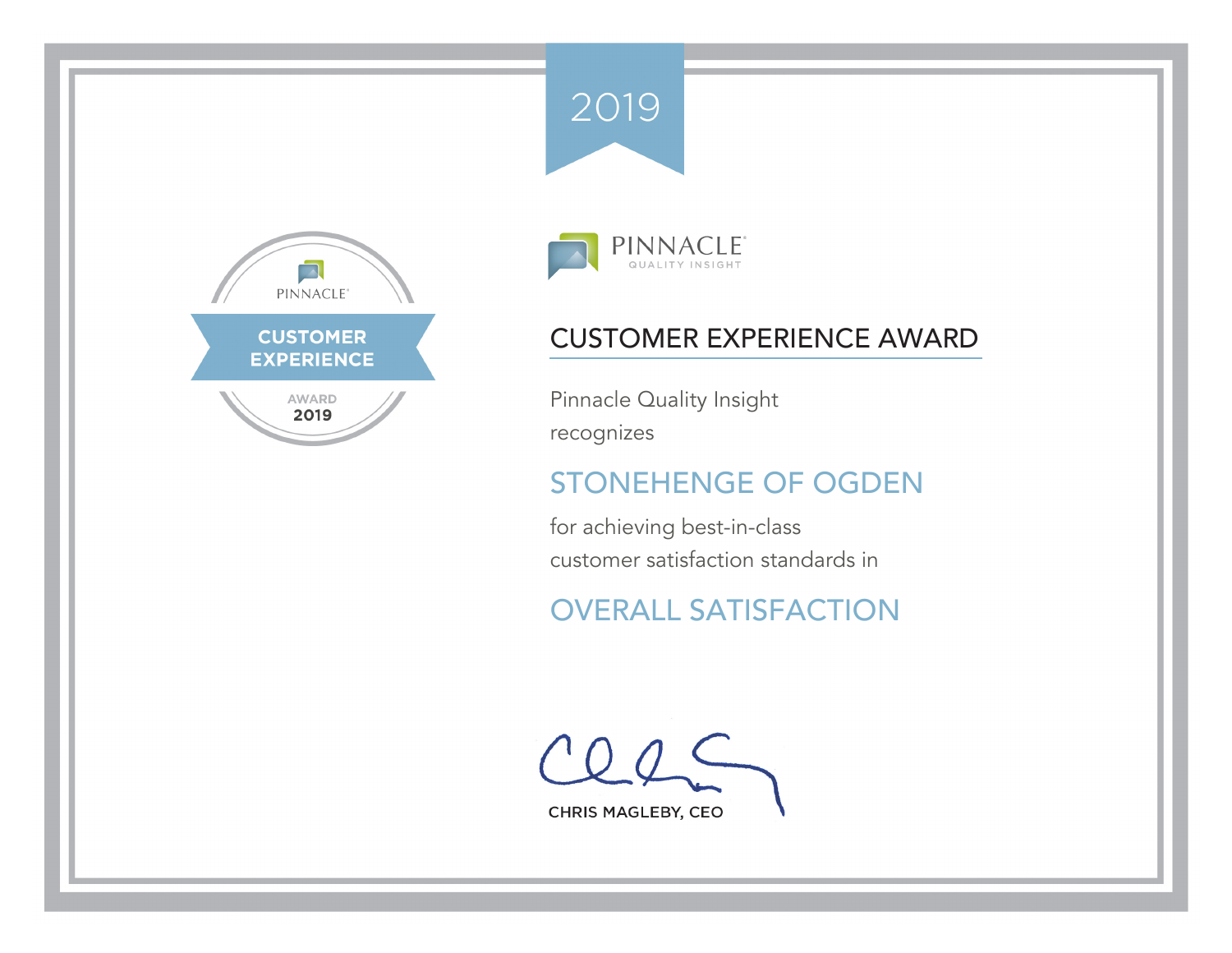





Pinnacle Quality Insight recognizes

# STONEHENGE OF OGDEN

for achieving best-in-class customer satisfaction standards in

# DINING SERVICE

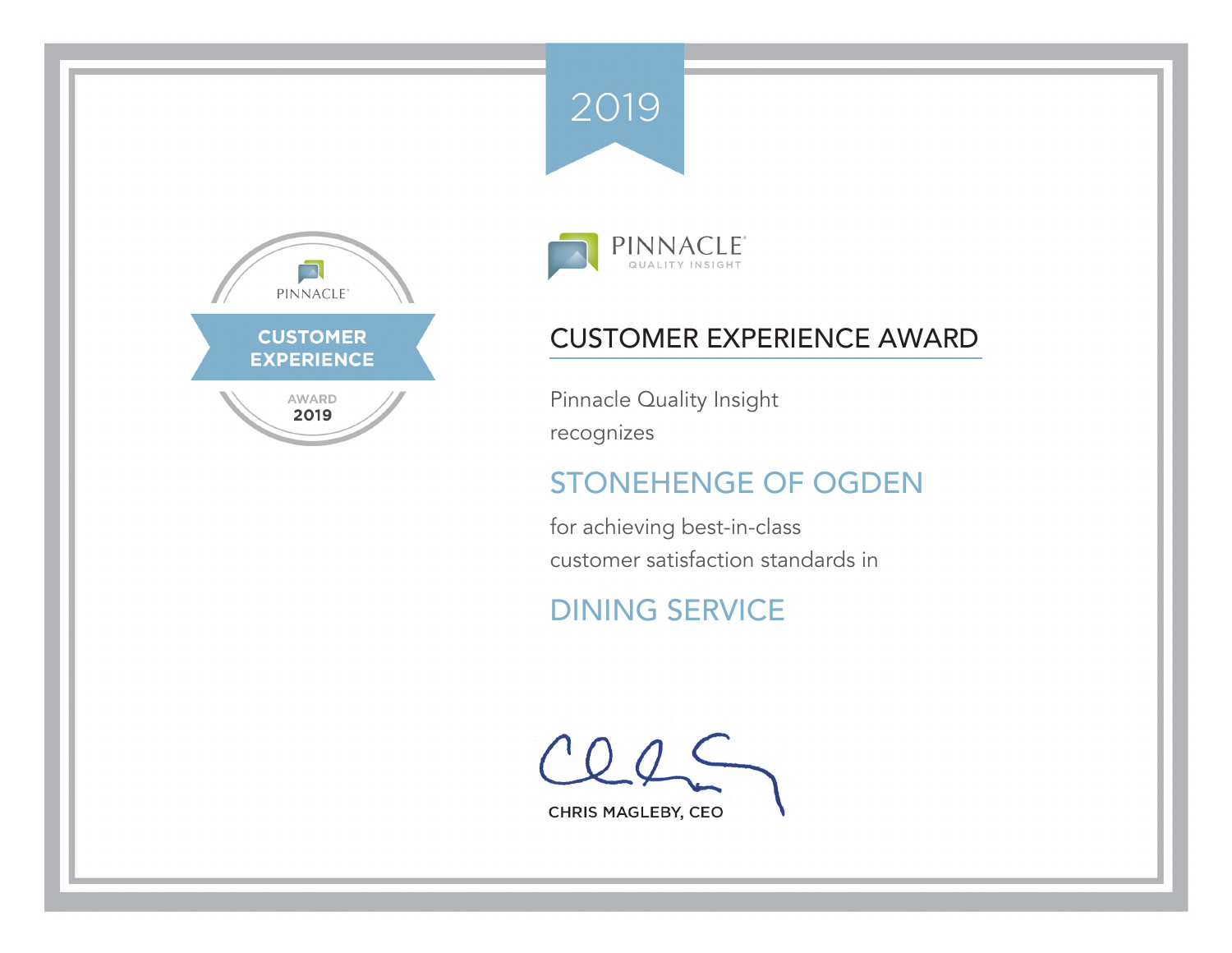





Pinnacle Quality Insight recognizes

# STONEHENGE OF OGDEN

for achieving best-in-class customer satisfaction standards in

# QUALITY OF FOOD

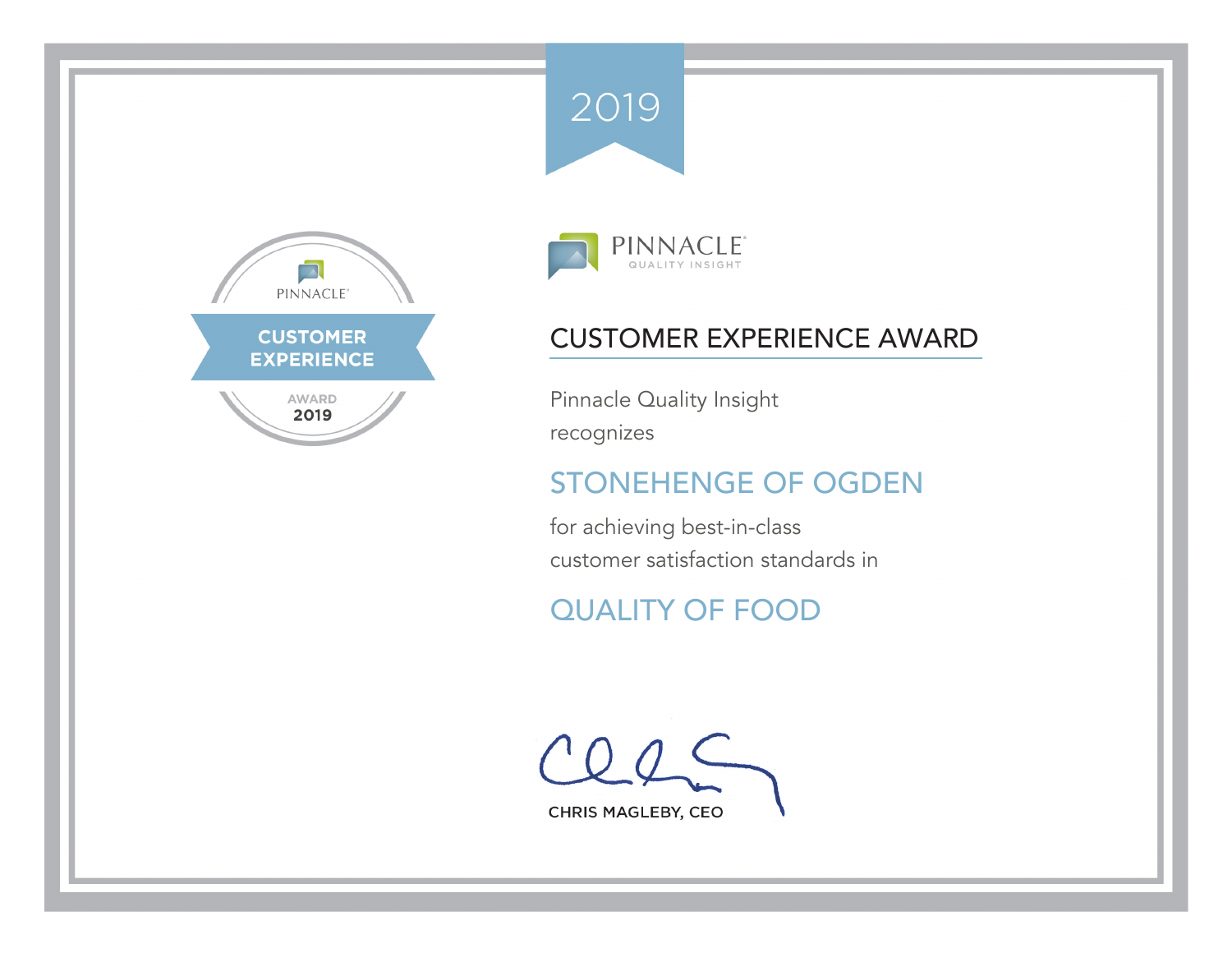





Pinnacle Quality Insight recognizes

# STONEHENGE OF OGDEN

for achieving best-in-class customer satisfaction standards in

# **CLEANLINESS**

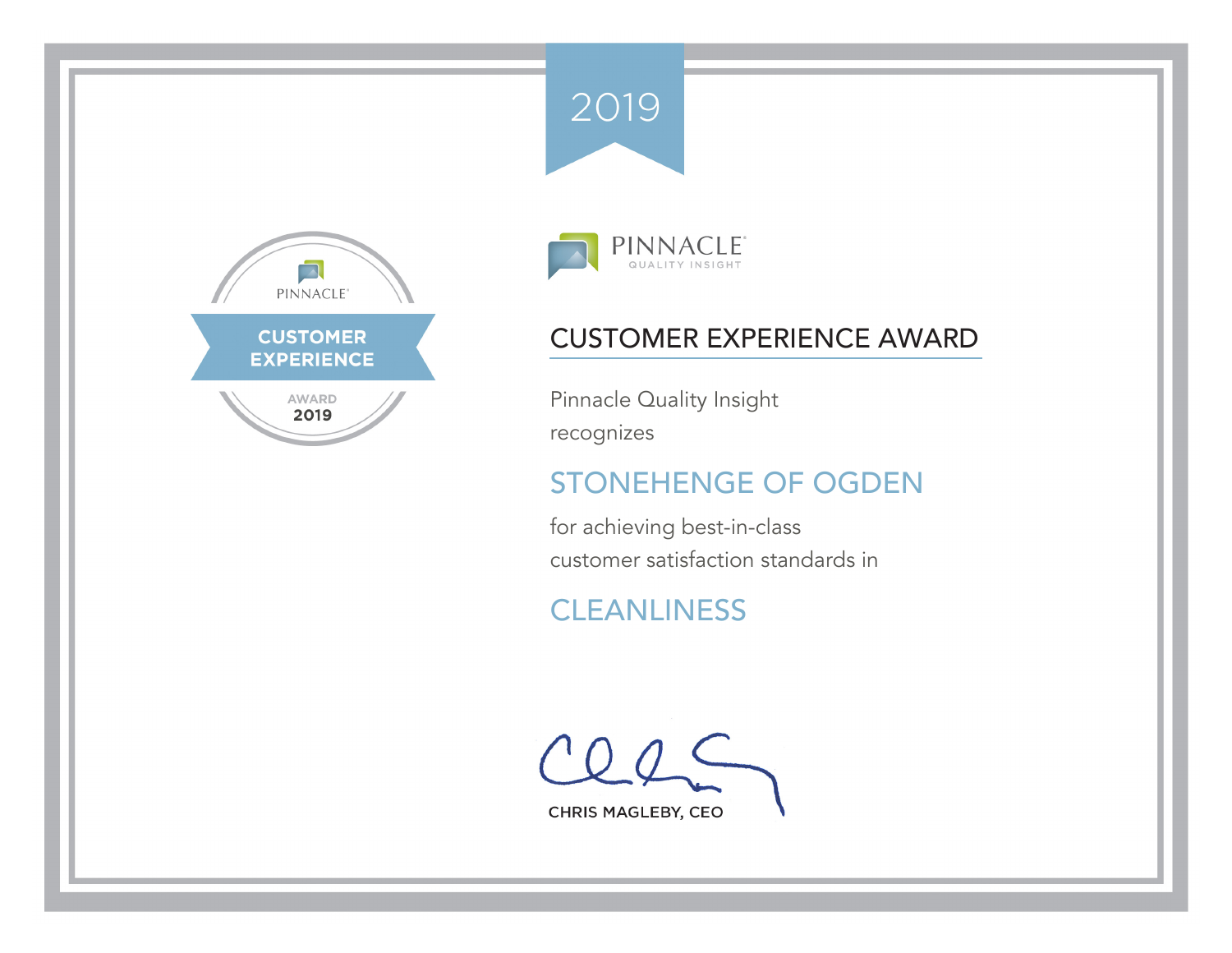





Pinnacle Quality Insight recognizes

# STONEHENGE OF OGDEN

for achieving best-in-class customer satisfaction standards in

# INDIVIDUAL NEEDS

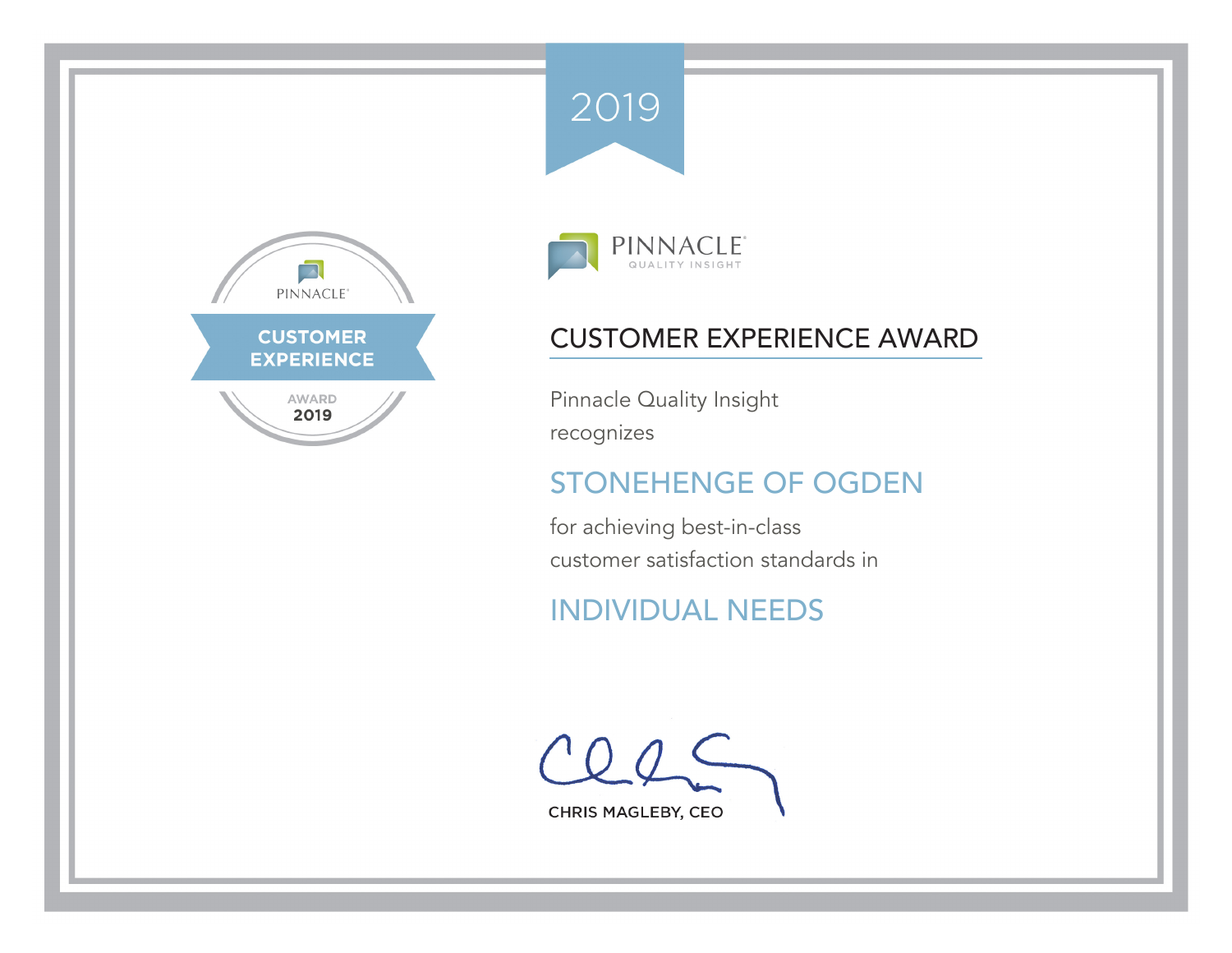





Pinnacle Quality Insight recognizes

# STONEHENGE OF OGDEN

for achieving best-in-class customer satisfaction standards in

PROFESSIONAL THERAPY **SERVICES**